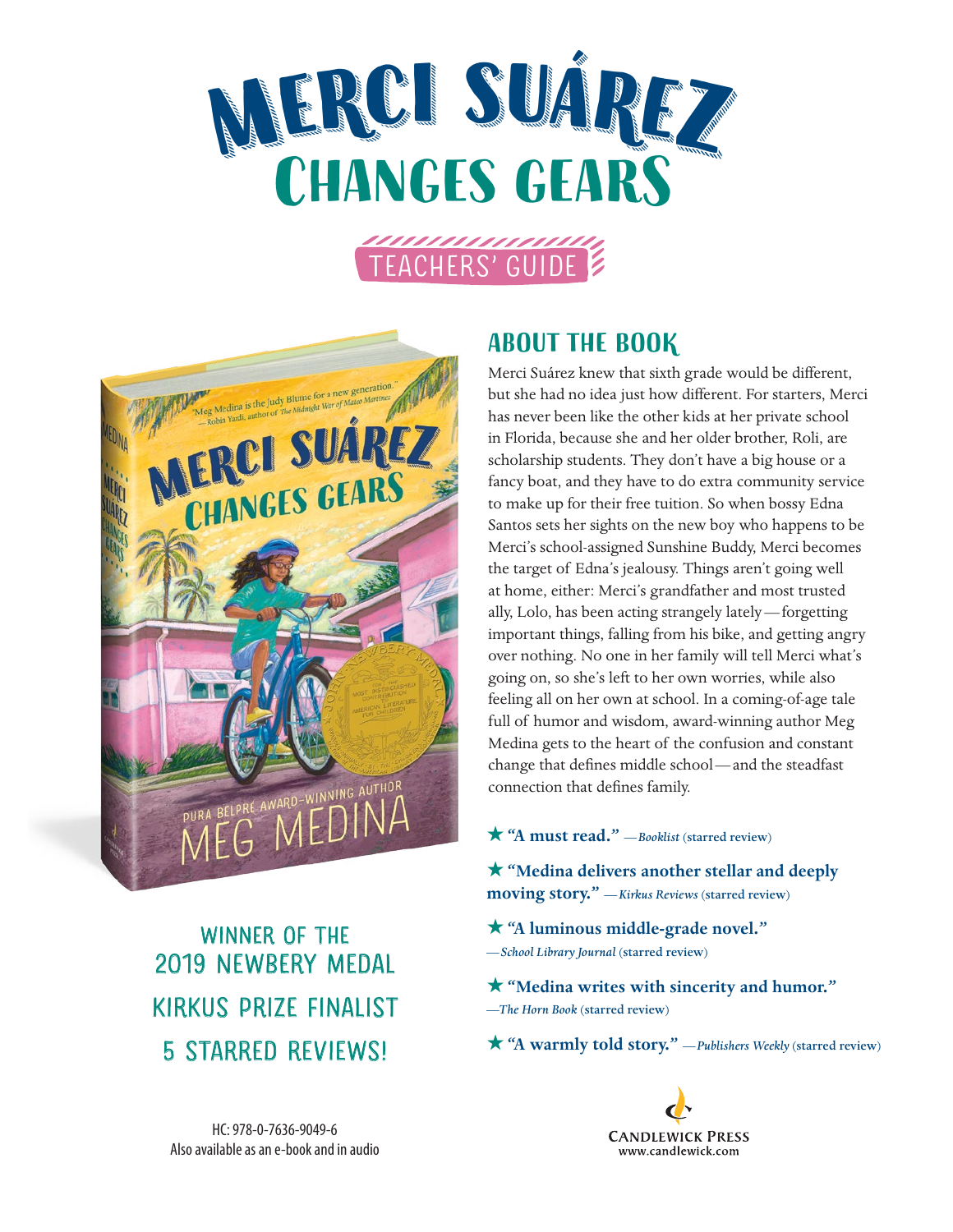## **Discussion Questions**

Use these questions for reading check-ins, writing prompts, or classroom discussions.

#### **COMMON CORE CONNECTIONS**

These questions correlate to ELA Reading Standards for Literature: Key Ideas and Details RL.4–7.1, RL.4–7.3; Craft and Structure RL.4–7.6; and Range of Reading and Level of Text Complexity RL.4–7.10.

- 1. Merci is dealing with a lot of change. One of her biggest struggles is the transition from elementary school to middle school. What are some of the problems this change causes? How does Merci deal with them? What are some examples of struggles you've faced in school as you've grown up?
- 2. Merci is often told that she asks too many questions. Do you think someone can ask too many questions? What does Merci's questioning tell us about her character?
- 3. Merci has been on both sides of the Sunshine Buddies program, which helps new students get used to their new school. Do you believe this group helped Merci? Did it help Michael? What do you think students need when they start at a new school? What are some ways the Sunshine Buddies system could be revamped to better help new students?
- 4. Throughout the book, Merci is asked to work in pairs or collaborative groups for school activities. What are the positives and negatives of working with others at school? Use specific examples from the text to support your statements.
- 5. At the movies, Merci shows everyone her bitmoji decked out with swag from her favorite movie. If you were to create a bitmoji for each of the characters in the novel, what would each one wear, and what accessories would it have? What would your bitmoji look like? Explain your choices.
- 6. Merci learns that everyone in her family knew of Lolo's Alzheimer's but kept it from her. Why did her family choose not to tell her? Do you believe they should have let her know earlier? Why?
- 7. Roli gets into his first-choice college and even receives a scholarship to attend. But when he first tells Merci, his reaction isn't particularly celebratory. Why wasn't Roli as happy at that moment as one might expect?
- 8. Merci has one career goal: to run her father's business, Sol Painting. What steps is she already taking to prepare for it? What are some things she says that show how serious she is about this goal? Her family doesn't necessarily want Sol Painting to be Merci's career, even though they are proud of it. Why wouldn't they want her to run the family business when she is older? What are some ways her family tries to dissuade her from this dream?
- 9. How does Merci's not being able to try out for soccer change the trajectory of the plot? Where do you think it would have headed if she had been able to try out?
- 10. Merci attends a private school that asks its families to donate to fundraisers in addition to paying tuition. How are fundraisers at any school a tough situation for students who have families that struggle economically?
- 11. Both Edna and Merci are required to write apology letters. Why would Miss McDaniels require letters instead of other forms of apology? What are the pros of letter writing?
- 12. We meet many adults at Merci's school throughout the book, including Ms. Tannenbaum, who strives to make education and school special. Other than Ms. Tannenbaum, which adult at school makes the biggest difference in Merci's life? Give examples to support your answer. What teachers or adults have made education and school special for you?
- 13. Assumptions people make based on income and appearance are mentioned several times in the novel (for example, on pages 143–44 and 230). Merci's parents frequently remind her that she must be perceived as a responsible and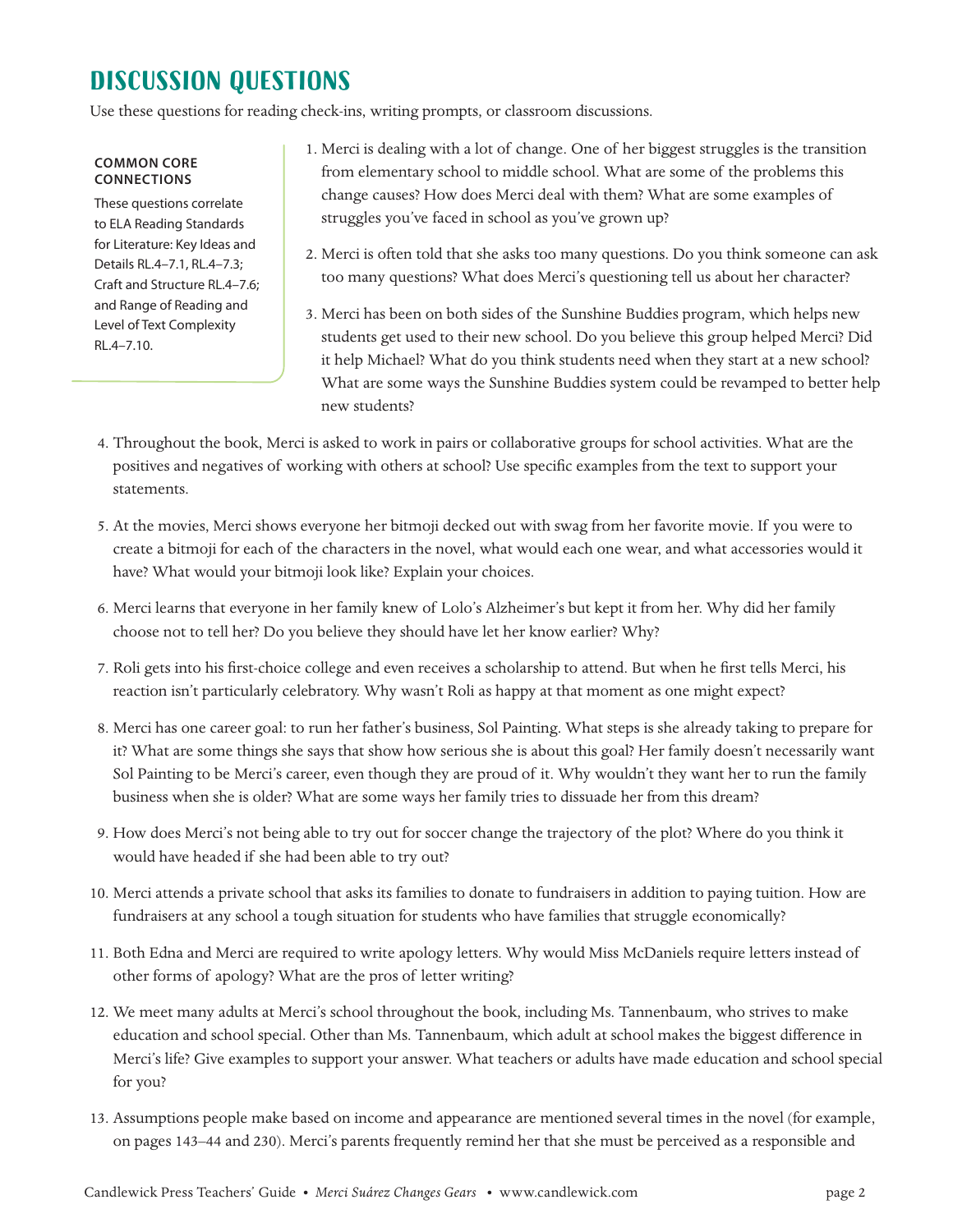serious member of society and her school, such as on pages 5 and 174. How might society and particularly people at her school perceive Merci's family, and how does that perception compare to the reality that you know after reading the story?

- 14. Edna seems to have it all, but in the end readers can deduce why she doesn't like Merci. Using evidence from the book, explain why you believe that Edna bullies Merci.
- 15. Lolo's diagnosis is hard for Merci and Lolo, and it affects the entire family. Have students discuss how life will change for Merci's family in the future.
- 16. How does the author's choice of writing the story from a first-person point of view affect our knowledge of the story and Merci? If it had been written in third person, limited or omniscient, how would the story have been different?

## **Classroom Activities**

Use these activities to extend your students' experience with *Merci Suárez Changes Gears.*

#### **COMMON CORE CONNECTIONS**

These classroom extensions correlate to ELA Reading Standards for Literature: Key Ideas and Details RL.4–7.1, RL.4–7.3; Craft and Structure RL.4–7.4, RL.4–7.5, RL.4–7.6; Range of Reading and Level of Text Complexity RL.4–7.10; ELA Writing Standards: Research to Build and Present Knowledge W.4–7.7, W.4–7.8, W.4–7.9; and ELA Standards for History/ Social Studies: Integration of Knowledge and Ideas RH.6-8.7.

## Spanish

Merci and her family are bilingual, and Meg Medina included Spanish throughout the book to show this aspect of the characters' lives. Using think-pair-share, have students reflect on, discuss, and share their thoughts about what the inclusion of Spanish brings to the story. Make sure they include examples to support their answers. If your students don't know Spanish, don't worry! Context allows readers to determine the meaning, or they can use a translation dictionary. As they read the book, have students keep a list of the Spanish words they think are most important to the meaning of the story. When they finish the book, they can create a glossary of the words. They can also make flash cards to learn all the words Merci uses in Spanish!

## Family

Merci's family is an essential part of her story. They are close-knit and love one another, and they even live in adjoining homes. But every family is a little different. Explore families with your class.

## ■*Traditions*

We learn about several of Merci's family traditions throughout the book (such as on pages 141–142, 309, and 347). Have students write about their own family traditions. Then create an "Our Family Traditions" album to share them in your classroom.

#### ■  *Ancestry*

Lolo came to the United States from Cuba. Do your students know where their families emigrated to the United States from? Have your students interview their families, if they can, to get this information. Then set up a world map for them to mark the locations to show the diversity of your students' ancestry.

*Please note that for some students this may be a sensitive subject, so please use judgment when deciding to have your class take part in this activity.*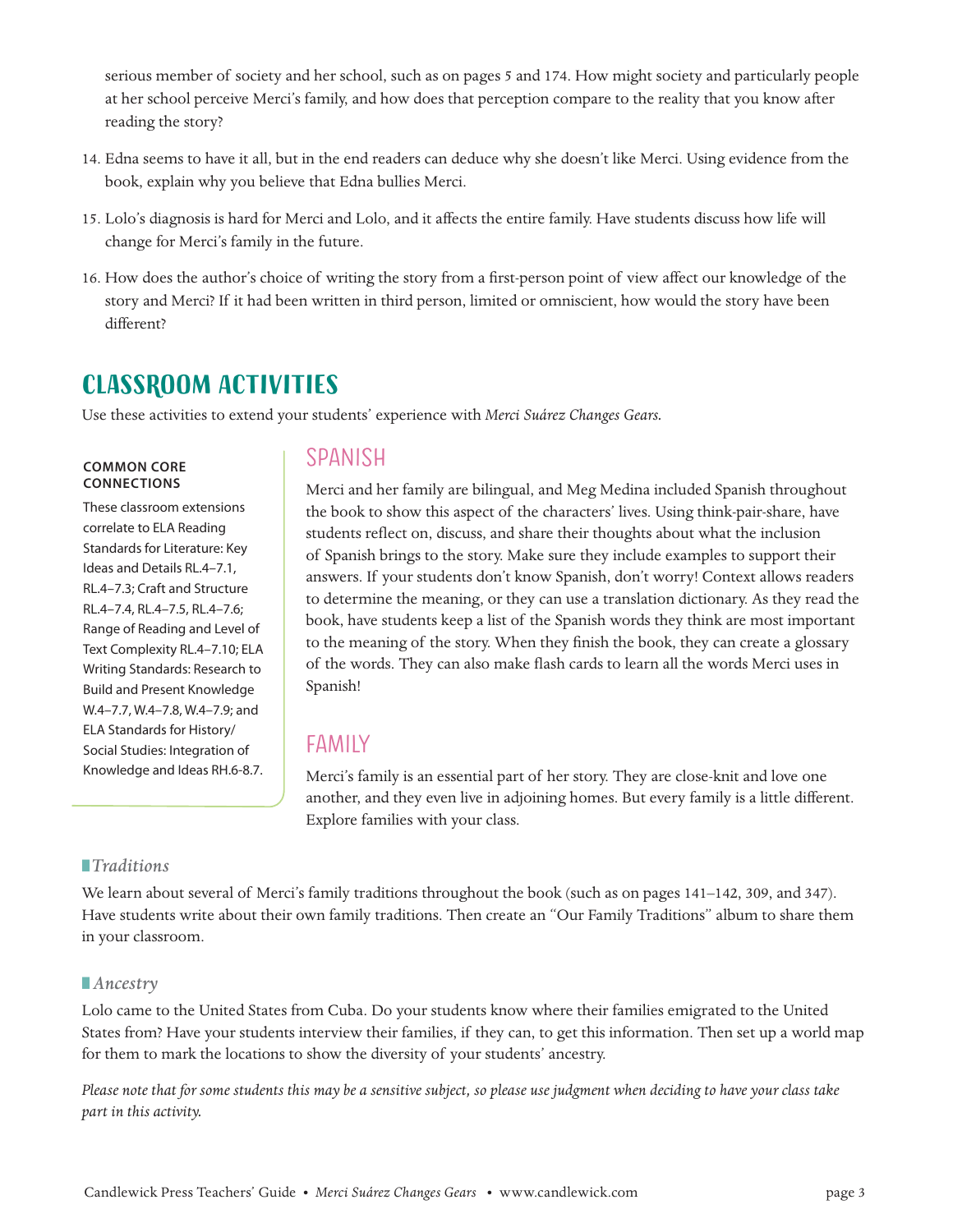## Alzheimer's Disease

Merci's grandfather Lolo has Alzheimer's disease. Roli explains the disease to Merci on pages 266–267, but not all of her questions and his answers are elaborated in the text. Use these activities to learn more about the condition.

*Please note that for some students this may be a sensitive subject, so please use judgment when deciding to have your class take part in these activities.*

#### ■*Research Project*

Break the class into four groups and assign the following topics: Symptoms of Alzheimer's, Changes in the Brain, Plaques and Tangles, and Stages of Alzheimer's. (Optional additional topics include Diagnosis of Alzheimer's and Treatment of Alzheimer's.) Each group should research their assigned topic and create a presentation to share with the class about what they learn. Depending on your students' ages, you may want to provide resources. Some reputable resources are:

www.alz.org/alzheimers-dementia/what-is-alzheimers www.nia.nih.gov/health/alzheimers-disease-fact-sheet www.mayoclinic.org/diseases-conditions/alzheimers-disease/symptoms-causes/syc-20350447

## ■*Context Clues*

Even without the words *Alzheimer's* or *dementia* being mentioned, there are signs starting early in the book that Lolo is struggling with a neurological disorder. Have students create a list of signs they noticed throughout the book that Lolo was suffering from dementia.

## **ART**

#### ■*What Is an Artist?*

Merci is artistic like Abuela. Some people may not think of a seamstress as an artist, but after reading about Abuela's creations, it is obvious that she is. As a class, define the term *artist.* Then divide the students into five groups. Give each group a character: Papa, Lolo, Abuela, Merci, or Lena. Have them explain how their character fits the class's definition of an artist, using specific examples from the book to back up their answer.

#### ■  *Portrait Albums*

For Lolo's Nochebuena gift, Merci creates a book of family portraits showing her family doing everyday activities that epitomize them, such as the twins sword fighting, Roli reading a book, and Abuela at her sewing machine. Have students make a list of their family and friends. Over a week or so, they should take a photograph of each person that showcases their personality. They can then compile the images into an album, explaining under each picture how the portrait captures the person.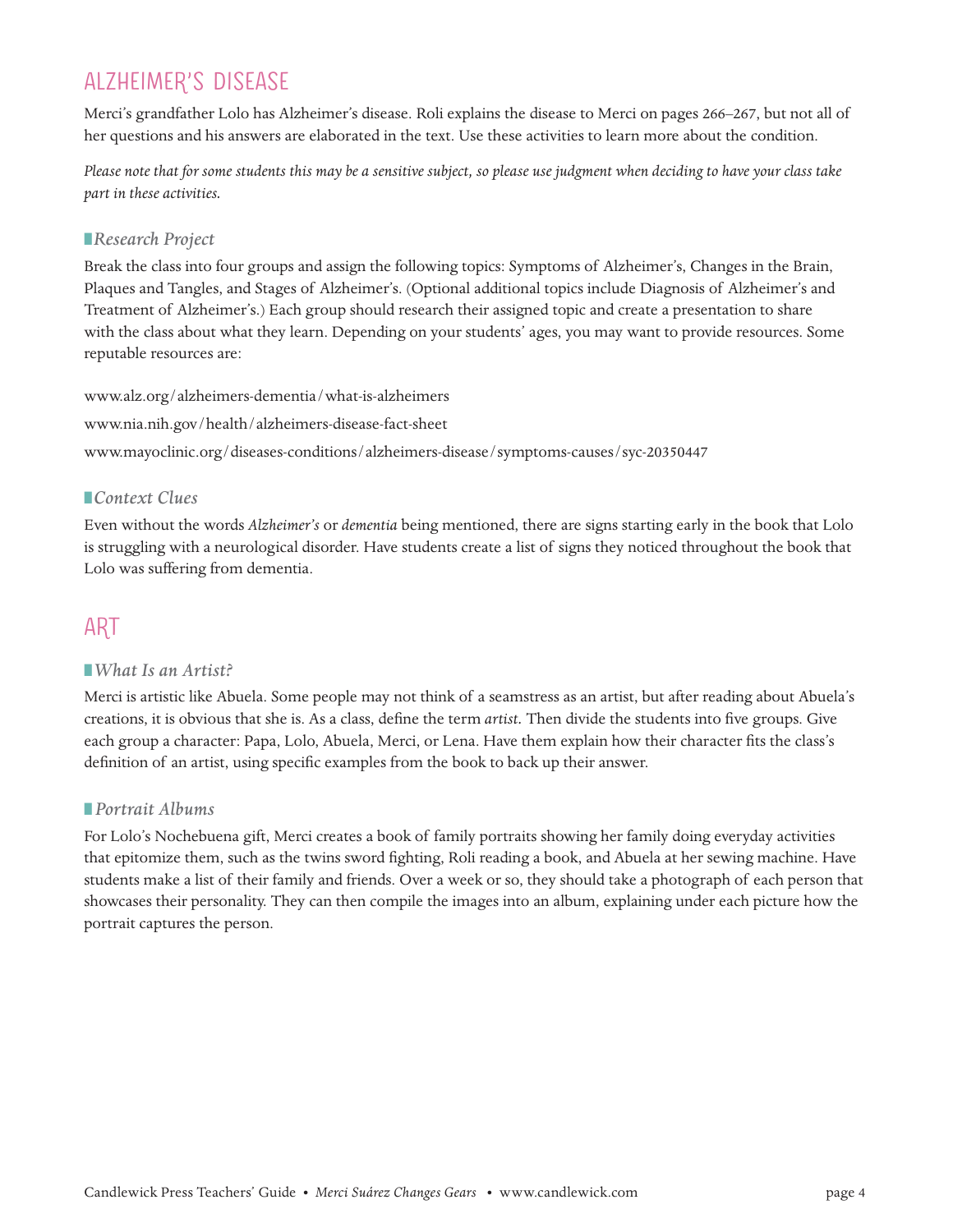## FIGURATIVE LANGUAGE

Merci has an artist's eye, so when describing an object, feeling, place, or person, she often uses literary devices such as imagery or figurative language. If these concepts are new to your students, define and discuss imagery and figurative language. Then share some examples from the first half of the book, such as:

## **Simile**

". . . past the boys' locker room, which smells like bleach and dirty socks." (page 5)

"To me, it looked like they were sucking each other's faces off, like in a sci-fi movie." (page 60)

"The corners are tucked in tight like a paper football. . . ." (page 120)

## **Imagery**

". . . we're all snorting and giggling the way you do after surviving an especially scary roller-coaster ride." (page 7)

"I feel my cheeks turn the color of my blazer." (page 19)

"The midday sun feels bright enough to melt my eyes. . . ." (page 67)

## **Personification**

"The flower stench socks me in the nose so hard that I start breathing through my mouth." (page 37)

"There's space to the left of the keeper, calling my name." (pages 92–93)

## **Onomatopoeia**

". . . sanding off the chipped paint on the door—*cha-cha-cha-cha*—trying to smooth it down." (page 141)

| Literal | Figurative |
|---------|------------|
|         |            |
|         |            |
|         |            |

Using these examples, have your students create a picture of what Merci is describing. Remind them to make sure to pay attention to the descriptive language she uses. For personification and simile, students could also draw a figurative and literal interpretation of what Merci stated.

After this introduction to figurative language and imagery using the first half of the book, have your students search for examples in the second half of the book. Hang poster paper around the room labeled *Simile, Imagery, Personification,* and *Onomatopoeia,* and maybe

hang some extras in case a different type of figurative language is found. Divide students into small groups to go over the phrases they found, discuss which category they fit into, then write the phrases onto the corresponding poster paper. Remind them to include the page number where they found each example. When all the groups are done, students can take part in a gallery walk with their book to view all the different examples. When the gallery walk is completed, ask students: How did the author's inclusion of figurative language and imagery in the book transform the narrative, specifically when it comes to meaning and tone?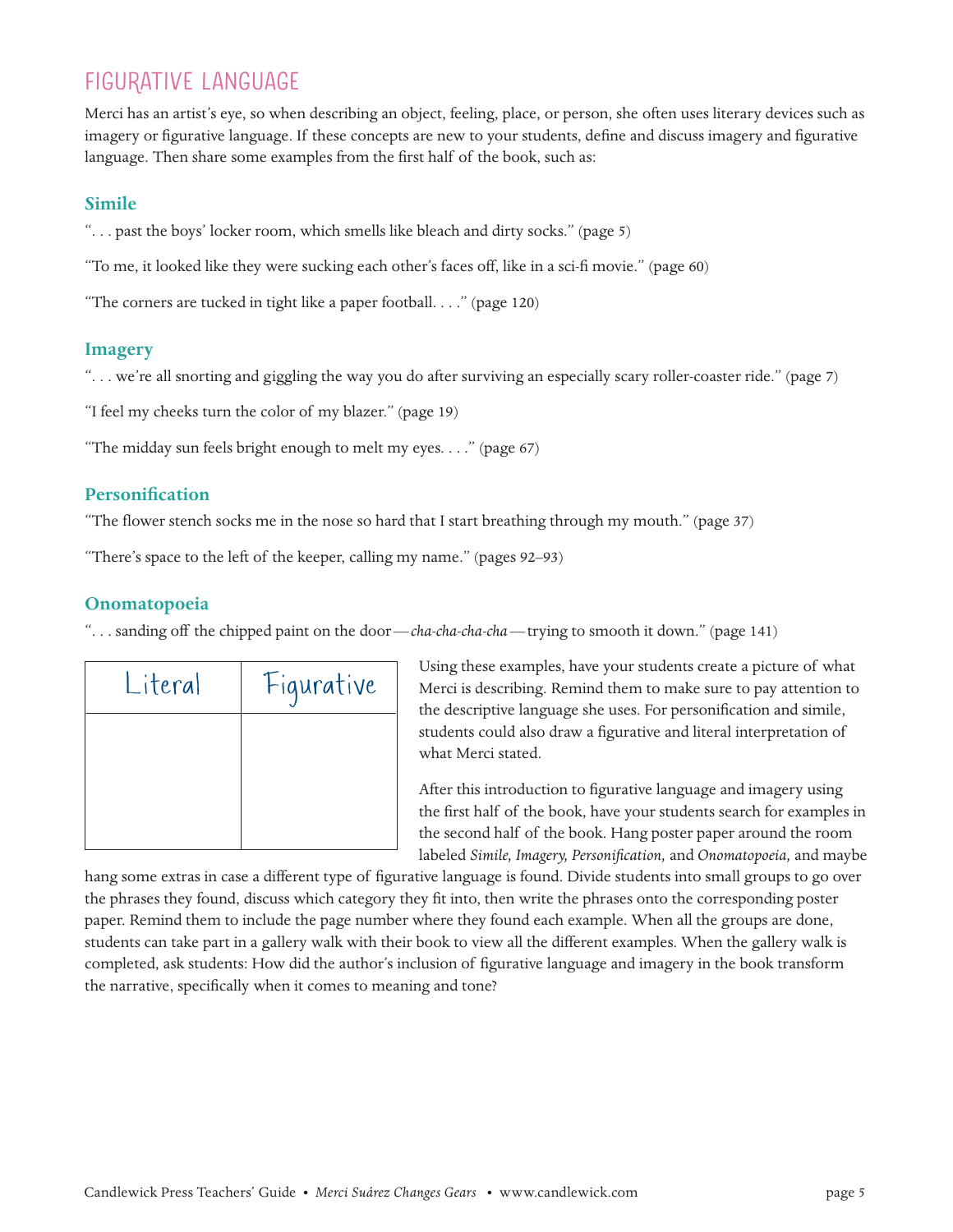## Bullying & Friendship

As a class, brainstorm in a circle map what a bully is. Then create a class definition of a bully.

Have students think about Edna specifically. Ask students if any components of Edna's behavior fit your class definition of what a bully is. When students share answers, have them be specific about where in the story their inference is supported. Highlight on the brainstorming map which aspects Edna fits and make notes of the examples from the book.

Then, looking at the brainstorming map and definition, have your students answer: Is Edna a bully?





Other discussion topics for this activity:

How is Edna different from what is typically seen as a bully? What are some of her positive qualities? If she is a bully, why is she popular?

What is the difference between being mean, like the boys stealing food during lunch, and being a bully?

Introduce your students to the idea of passiveaggressiveness and ask them to think about how Edna uses passive-aggressive comments to belittle Merci (find examples on pages 13, 35, 39, and 43).

In the first half of the book, Merci tries to make Edna work as a friend. Then she meets Lena. Have your students compare and contrast Edna and Lena and then summarize how these two characters differ. What makes Lena a better friend than Edna?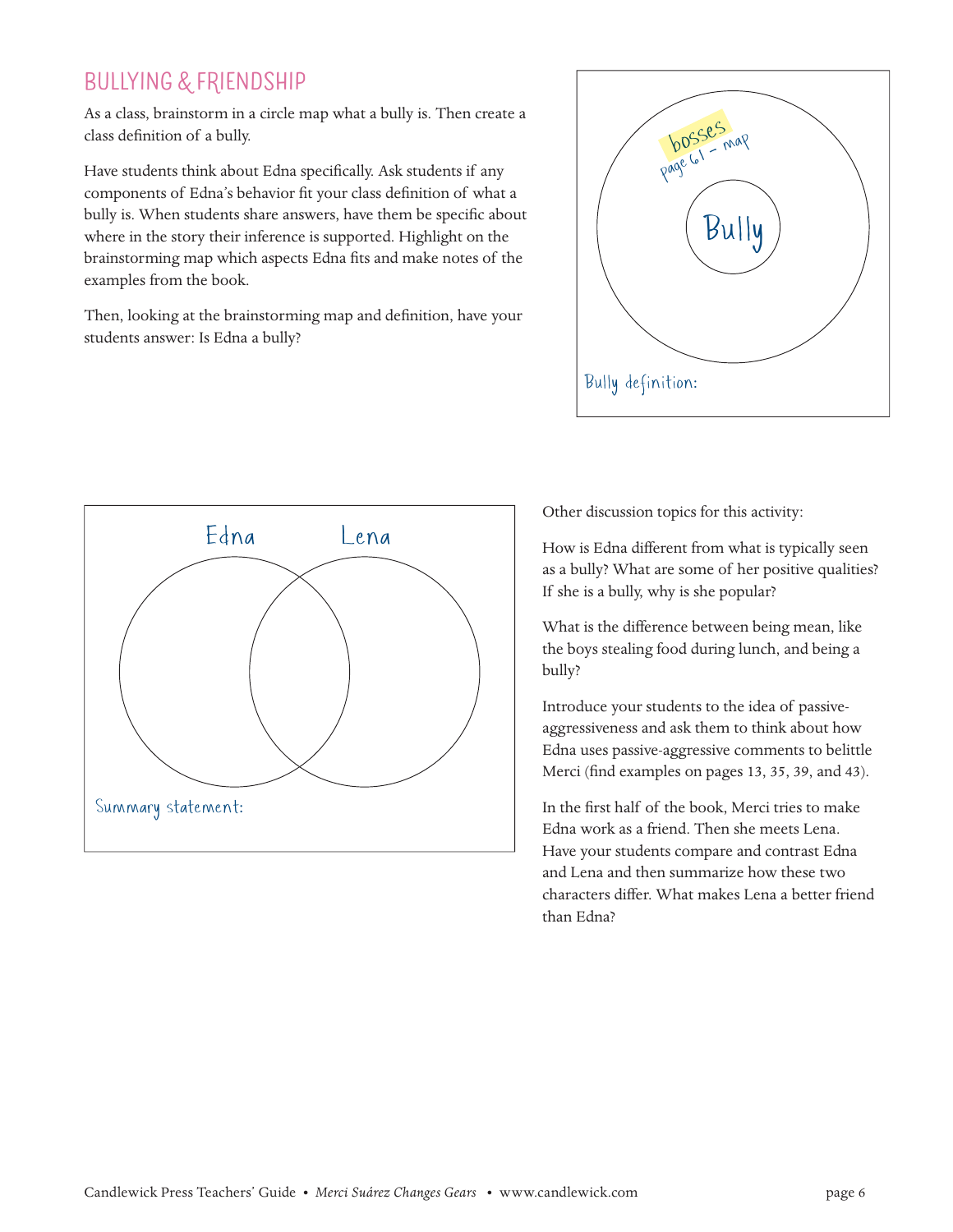## Ancient Egypt

Ms. Tannenbaum's activities with Merci's class are a good way to tie ancient Egyptian geography, culture, history, and mythology into classroom learning. Have your students recreate the activities that Merci takes part in:

Great Tomb Project (pages 58, 298–305, and 335–338) Relief map creation (pages 57, 61–62) Hieroglyphics writing and translation (pages 189–190) Mythology costume and write-up (pages 215 and 253–256)

## **Common Core Connections**

The Common Core Standards push readers to look closer when reading a text, examining the author's craft and analyzing word choice and narrative elements. Meg Medina's novel *Merci Suárez Changes Gears* includes intricate themes, complex characters, specifc word choices, and a well-crafted plot that allow readers to delve deeply into the text. This teachers' guide includes discussion questions and language arts activities to be used in grades 4–7 in conjunction with reading the book as a whole group, small group, or combination. This guide could also be modifed for use with a student who is reading the novel independently.

Notes throughout the guide correlate the questions and activities with specifc Common Core Language Arts Standards. For more information on specifc standards for your grade level, visit the Common Core website at www.corestandards.org.

This guide was created by Kellee Moye, a middle-school reading coach and teacher from Orlando, Florida. Kellee is the coauthor of the blog *Unleashing Readers,* an author of various teaching guides, a member of the 2016–2018 ALAN Board of Directors, a member of NCTE, ALAN, and ALA, the chair of the 2014 Amelia Elizabeth Walden Book Award committee, and her school's 2017–18 Teacher of the Year.